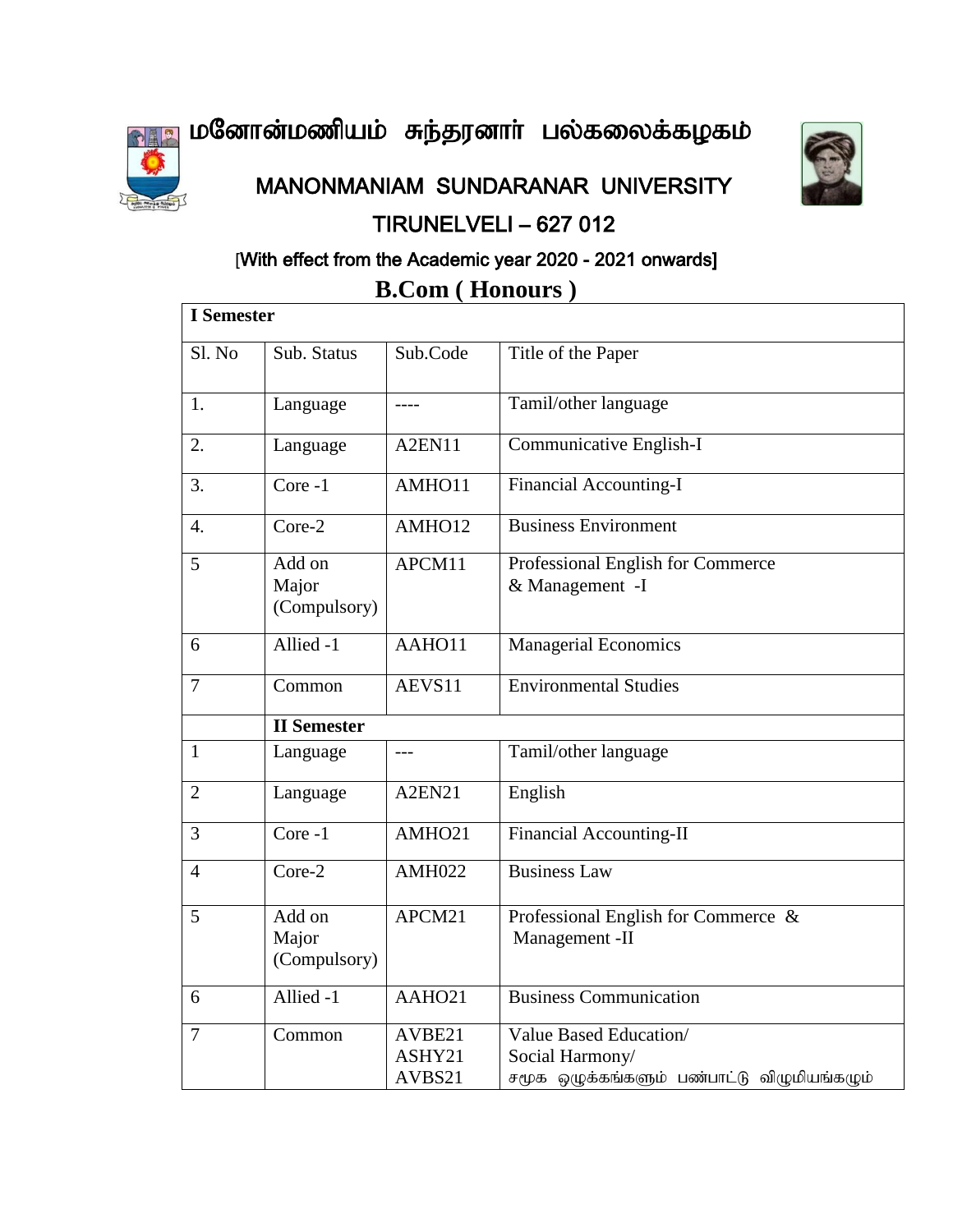## **B.Com**

| <b>I</b> Semester |                                 |                            |                                                                                          |  |  |
|-------------------|---------------------------------|----------------------------|------------------------------------------------------------------------------------------|--|--|
| Sl. No            | Sub.                            | Sub.                       | Title of the Paper                                                                       |  |  |
|                   | <b>Status</b>                   | Code                       |                                                                                          |  |  |
| 1.                | Language                        |                            | Tamil/other language                                                                     |  |  |
| 2.                | Language                        | A2EN11                     | <b>Communicative English-I</b>                                                           |  |  |
| 3.                | Core-1                          | AMCO11                     | Financial Accounting-I                                                                   |  |  |
| 4.                | Core-2                          | AMCO12                     | <b>Business Organisation</b>                                                             |  |  |
| 5                 | Add on<br>Major<br>(Compulsory) | APCM11                     | Professional English for Commerce &<br>Management - I                                    |  |  |
| 6                 | Allied -1                       | AACO11                     | <b>Business Economics</b>                                                                |  |  |
| $\overline{7}$    | Common                          | AEVS11                     | <b>Environmental Studies</b>                                                             |  |  |
|                   |                                 |                            | <b>II</b> Semester                                                                       |  |  |
| $\mathbf{1}$      | Language                        |                            | Tamil/other language                                                                     |  |  |
| 2                 | Language                        | A2EN21                     | English                                                                                  |  |  |
| 3                 | Core-1                          | AMCO21                     | Financial Accounting-II                                                                  |  |  |
| $\overline{4}$    | Core-2                          | AMCO22                     | Principles of Management                                                                 |  |  |
| 5                 | Add on<br>Major<br>(Compulsory) | APCM21                     | Professional English for Commerce &<br>Management - II                                   |  |  |
| 6                 | Allied -1                       | AACO21                     | Marketing                                                                                |  |  |
| $\overline{7}$    | Common                          | AVBE21<br>ASHY21<br>AVBS21 | Value Based Education/<br>Social Harmony/<br>சமூக ஒழுக்கங்களும் பண்பாட்டு விழுமியங்கழும் |  |  |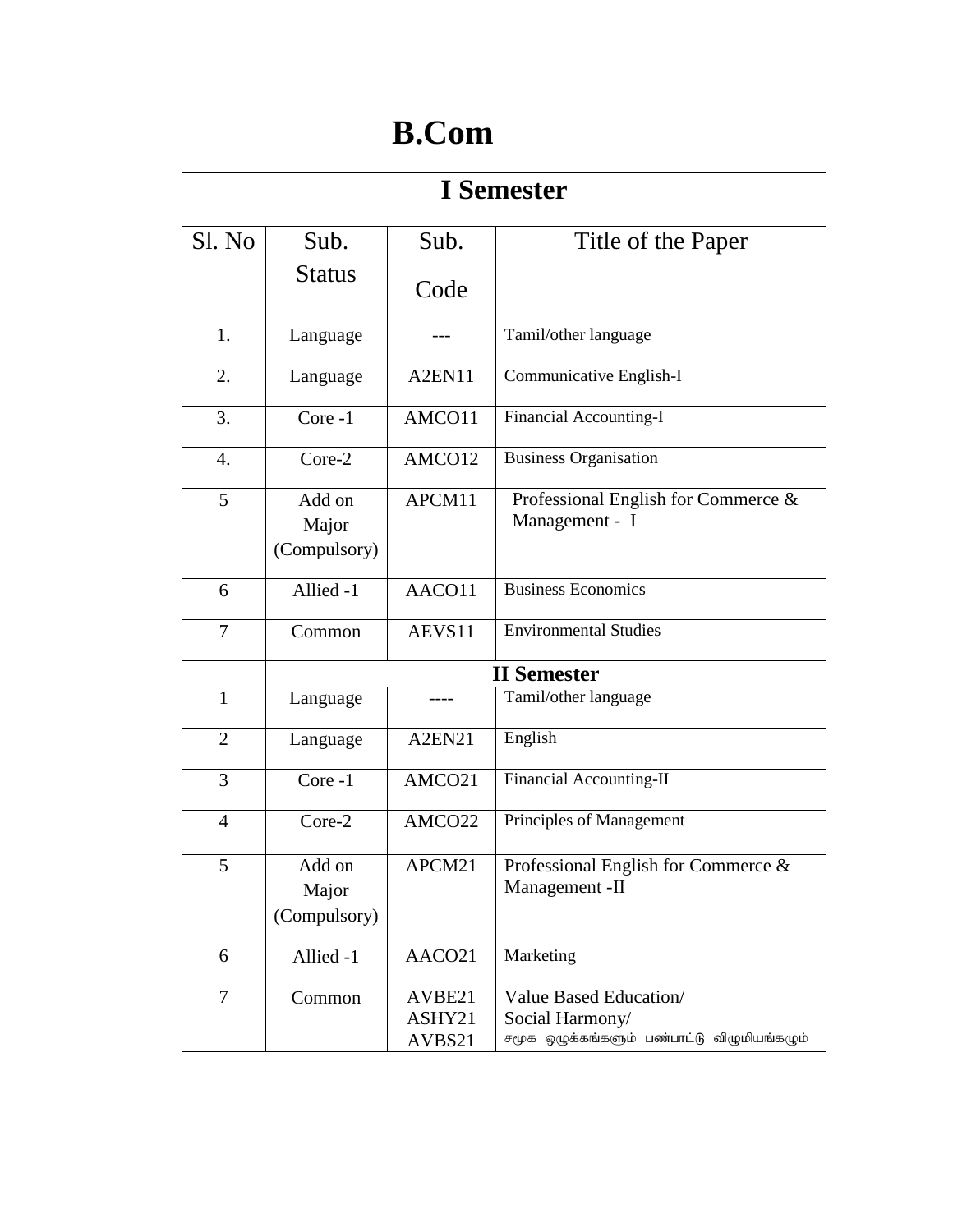## **B.Com Professional Accounting**

| <b>I</b> Semester |                                 |                            |                                                                                          |  |  |
|-------------------|---------------------------------|----------------------------|------------------------------------------------------------------------------------------|--|--|
| Sl. No            | Sub.                            | Sub.                       | Title of the Paper                                                                       |  |  |
|                   | <b>Status</b>                   | Code                       |                                                                                          |  |  |
| 1.                | Language                        |                            | Tamil/other language                                                                     |  |  |
| 2.                | Language                        | A2EN11                     | Communicative English-I                                                                  |  |  |
| 3.                | Core-1                          | AMCO11                     | Financial Accounting-I                                                                   |  |  |
| $\overline{4}$ .  | Core-2                          | AMCO12                     | <b>Business Organisation</b>                                                             |  |  |
| 5                 | Add on<br>Major<br>(Compulsory) | APCM11                     | Professional English for Commerce &<br>Management -I                                     |  |  |
| 6                 | Allied -1                       | AACO11                     | <b>Business Economics</b>                                                                |  |  |
| 7                 | Common                          | AEVS11                     | <b>Environmental Studies</b>                                                             |  |  |
|                   |                                 |                            | <b>II</b> Semester                                                                       |  |  |
| $\mathbf{1}$      | Language                        |                            | Tamil/other language                                                                     |  |  |
| 2                 | Language                        | A2EN21                     | English                                                                                  |  |  |
| 3                 | Core-1                          | AMCO21                     | <b>Financial Accounting-II</b>                                                           |  |  |
| $\overline{4}$    | Core-2                          | AMCO22                     | Principles of Management                                                                 |  |  |
| 5                 | Add on<br>Major<br>(Compulsory) | APCM21                     | Professional English for Commerce &<br>Management -II                                    |  |  |
| 6                 | Allied -1                       | AAPA21                     | <b>Computer Application in Business</b>                                                  |  |  |
| 7                 | Common                          | AVBE21<br>ASHY21<br>AVBS21 | Value Based Education/<br>Social Harmony/<br>சமூக ஒழுக்கங்களும் பண்பாட்டு விழுமியங்கழும் |  |  |